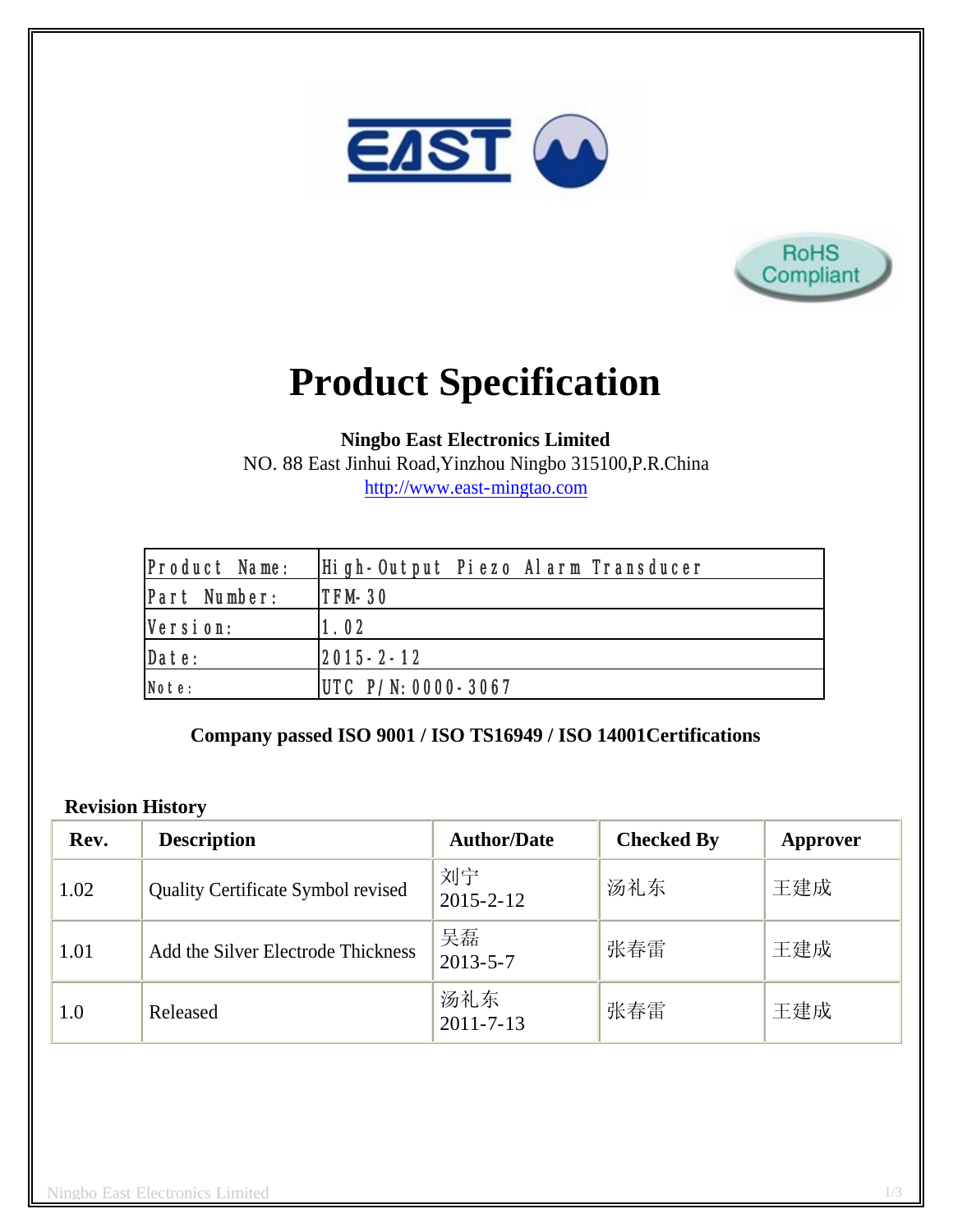#### **1. Part Number TFM-30**

### **2. Dimension Drawing (Unit: mm)**



## **3.Specification**

| No.      | <b>Item</b>                       | Specification                |
|----------|-----------------------------------|------------------------------|
| $3 - 1$  | Min. Sound Pressure Level         | 95dB/9V <sub>DC</sub> /30cm  |
|          | Min. Sound Pressure Level         | 85dB/9V <sub>DC</sub> /290cm |
| $3 - 2$  | Rate Voltage                      | $\mathsf{9V}_{\mathsf{DC}}$  |
| $3 - 3$  | <b>Operating Voltage</b>          | $3 - 14V_{DC}$               |
| $3 - 4$  | Max. Consumption                  | $70mA/9V_{DC}$               |
| $3 - 5$  | <b>Oscillating Frequency</b>      | 2.9~3.4kHz                   |
| $3 - 6$  | <b>Tone Nature</b>                | Continuous                   |
| $3 - 7$  | <b>Operating Temperature</b>      | $-40 - +85$ °C               |
| $3 - 8$  | Case Material /Color              | PA-757 (ABS)/Black           |
| $3-9$    | Weight                            | 6.3g                         |
| $3 - 10$ | Pin Strength                      | More Then 10N                |
| $3 - 11$ | <b>Silver Electrode Thickness</b> | $5 \pm 2$ um                 |

#### **NOTES**:

Test should be made under the conditions of room temperature ( $20\pm10^{\circ}$ C), normal humidity ( $60\pm20^{\circ}$ ) and normal atmospheric pressure. In this case, however, that the judgment is questionable, the test conditions are to be changed to room temperature 20±2℃, relative humidity 60~70% and normal atmospheric pressure